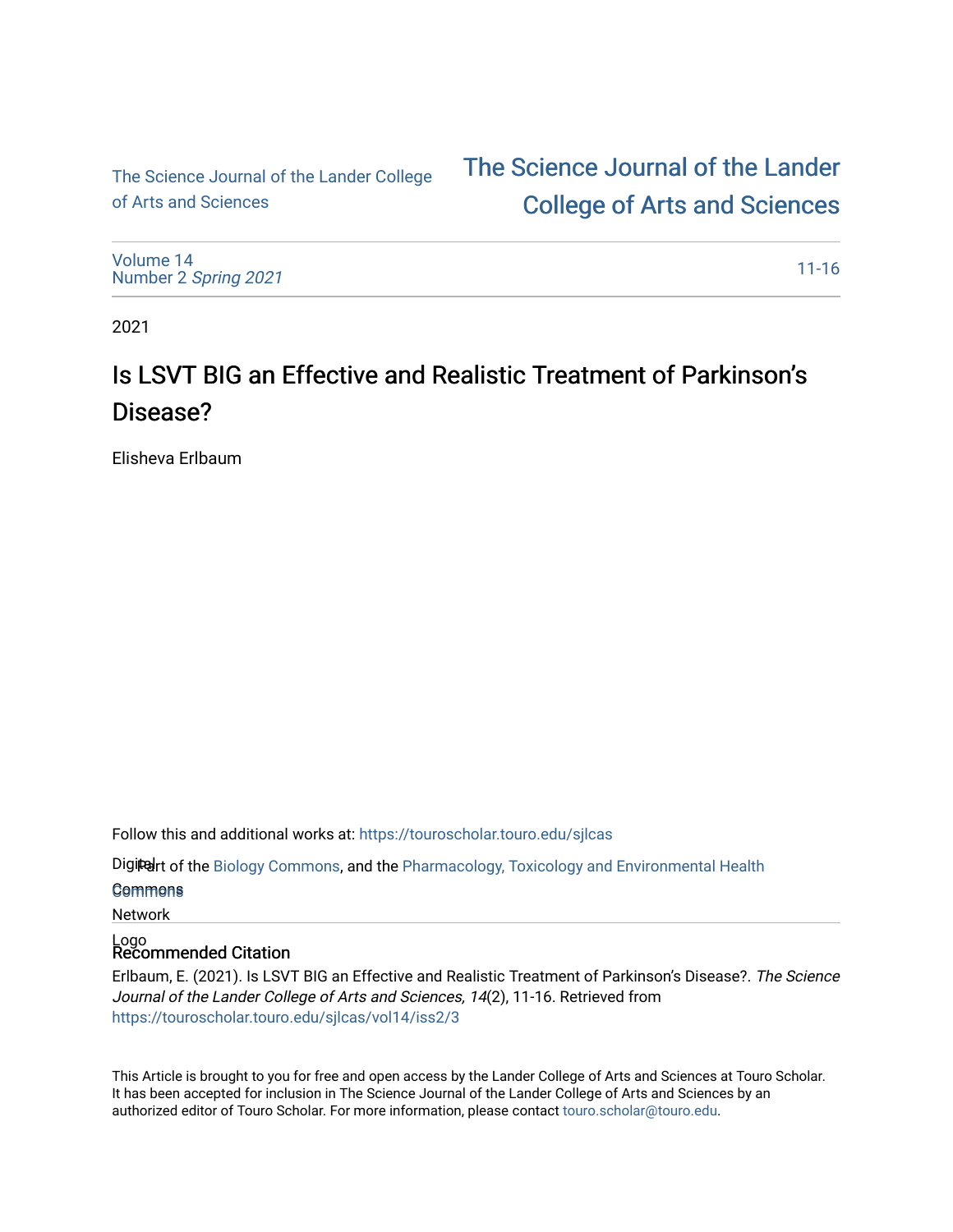# **Is LSVT BIG an Effective and Realistic Treatment of Parkinson's Disease?**

# **Elisheva Erlbaum**

**Elisheva Erlbaum graduated with a Bachelor of Science degree in Biology, January, 2021 and is accepted to Touro School of Physical Therapy.**

### **Abstract**

*Parkinson's Disease is one of the most common neurological disorders which disrupts the everyday lives of millions of people. This disease is categorized by the loss of dopamine in the brain, specifically the Substantia Nigra. People diagnosed with PD suffer from motor and cognitive impairments. While there is no one treatment which can completely cure the disease, there are many treatments available which can help alleviate symptoms. However, most of the treatments cause many negative side effects. Recently, a new physical therapy treatment, LSVT BIG has begun to show its effects. This revue describes the many factors and treatments of Parkinson's disease and explains the newly discovered treatment of LSVT BIG.*

## **Introduction**

Parkinson's disease (PD) is a progressive neurological disorder which disturbs one's motor cortex, thereby affecting one's mobility. This disorder affects over one million people in the United States alone and more than ten million across the entire world (National Parkinson's Foundation, n.d.). Unfortunately, this disease slowly worsens from the time one is diagnosed. Even more, PD has a large range of indications and effects. While many with Parkinson's disease have similar symptoms, no two individuals experience the illness in exactly the same way. If you see someone shuffling down the street taking small steps or shaking their hands quickly and repeatedly in their lap, you can suspect that this person is suffering from Parkinson's Disease. What causes this neurological disease, and what can we do to slow the progression and treat the symptoms?

#### **Methods**

The information stated in the following paper was acquired through the Touro College Library, which grants its students access to many useful databases such as ProQuest, Ebsco, PubMed and others.

#### **Pathophysiology**

Patients with Parkinson's Disease are lacking in dopamine, which is normally produced in the substantia nigra part of the brain. The thalamus must have access to the motor cortex in the brain, specifically to the basal ganglia, in order to produce movement. Within the basal ganglia there are two pathways which have opposite effects on movement. The direct loop promotes movement, while the indirect loop inhibits movement. In a healthy person, the dopaminergic pathway maintains the balance between the other two pathways, enabling the thalamus to have control over the motor cortex and over the person's movements. This dopaminergic pathway works by exciting the direct pathway, while inhibiting the indirect pathway to promote movement. This happens in two ways. First, the substantia nigra sends dopamine to the striatum which excites the striatum and causes it to inhibit the globus pallidus. Thus, the globus pallidus is unable to

obstruct the thalamus. Second, the substantia nigra sends dopamine directly to the globus pallidus, inhibiting it, so it cannot prevent the thalamus from controlling the motor cortex. In those with PD, much of the dopamine in the substantia nigra is exhausted. Consequently, the globus pallidus is excited and inhibits the thalamus. Thus, the thalamus has little control over the motor cortex (Singh, 2018). See Figure 1.





Figure 1: GPi = Globus Pallidus internus, GPe = Globus Pallidus externus,  $SNpr = Substantia Nigra, STN =$ Subthalamic Nucleous, MC = Motor Cortex, PMC = Pre Motor Cortex, SMA = Supplementary Motor Cortex The arrows thickness represents the amount of increase and decrease of neuronal actions. In the healthy person, the arrows of the direct and indirect pathways which are related to dopamine (explained above) are significantly thicker than the arrows in the PD patient. Furthermore, the Globus Pallidus internus has the power to inhibit the thalamus in the PD patient as demonstrated by the thickness of the arrows (Singh, 2018).

The lack of dopamine causes akinesia, bradykinesia and other motor deficits which are so commonly found in patients with PD. As the levels of dopamine decrease, the levels of Acetylcholine (Ach) increase. The increased Ach is what causes the symptoms of tremors and rigidity in PD patients. In other words, the loss of the dopaminergic system leads to disinhibition of the cholinergic system (Armstrong & Okun, 2020).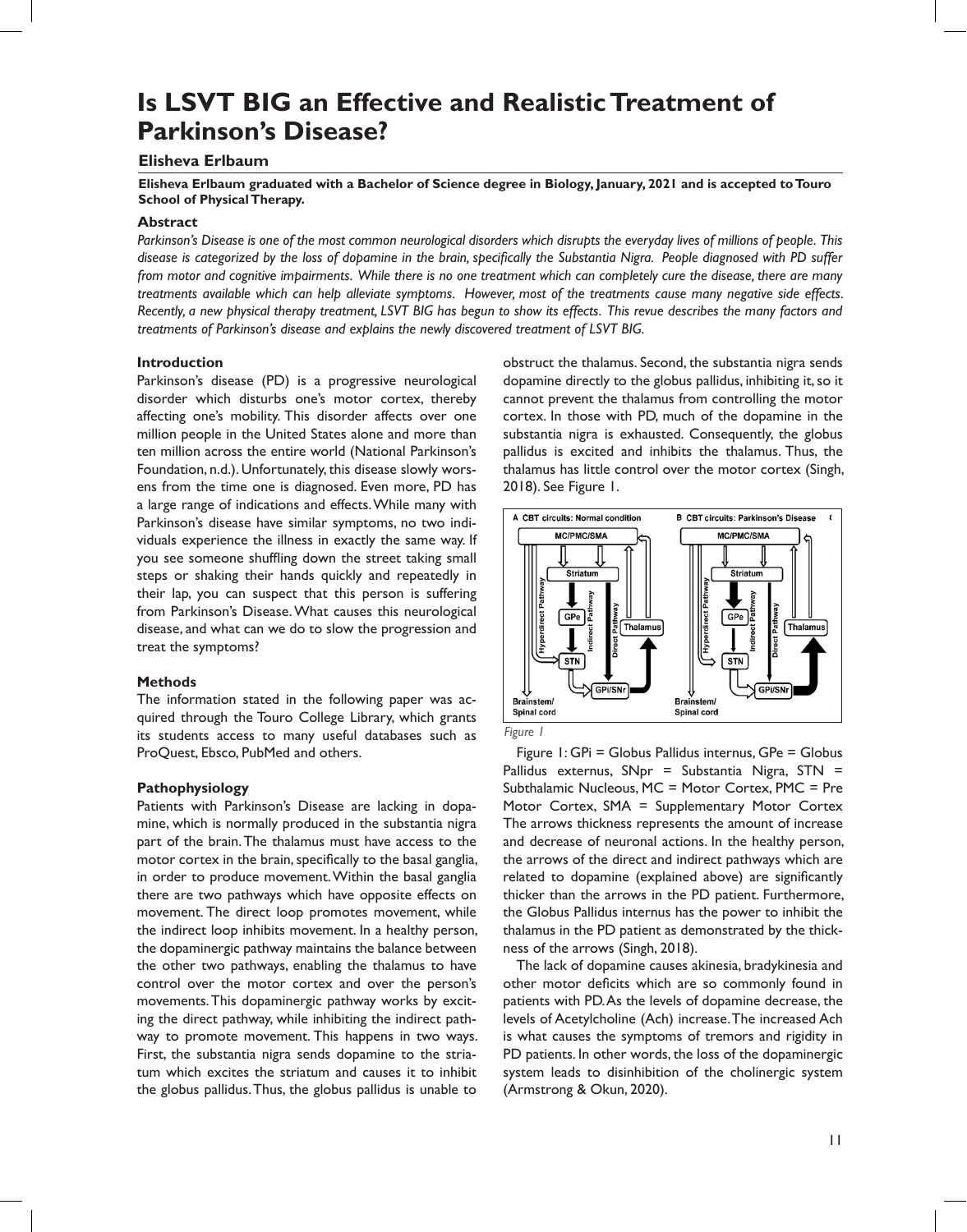Another major marker for Parkinson's Disease is the existence of the Lewy Body. The Lewy Body is a "neuronal inclusion" which mainly contains a cluster of a-synuclein proteins (Bridi & Hirth, 2018).

## **Causes of Parkinson Disease**

PD is believed to be an idiopathic disease being that scientists are unable to find one definitive cause of this Parkinson's disorder. However, there are factors that increase one's likelihood of developing Parkinson's disease. First, there are those who have a genetic predisposition. The most established or proven genetic cause of Parkinson's is mutations in what is known as the Parkin gene (Park2) (Shadrina, et al., 2007) or the PINK1 gene (PARK6) as they both inhibit normal mitochondrial function (Seirafi, et.al. 2015). Additionally, people who experience a head injury are at a greater risk for developing PD. High milk and dairy intake and exposure to pesticides can also increase one's risk for developing PD. Interestingly, research has found that there are certain steps one can take in order to reduce his/her risk of developing the disease, such as cigarette smoking and consumption of coffee or other caffeinated drinks (Ascherio & Schwarzchild, 2016).

## **Symptoms of Parkinson's Disease**

PD is a progressive disorder, meaning there is no cure and the disease slowly worsens over time. Most people consider PD a disease which only affects movement, however this is not the case. Rather, Parkinson's causes a large range of symptoms and affects different systems in the body. Individuals suffering from PD perceive the world as much smaller than healthy individuals. Therefore, many of the symptoms are correlated to this viewpoint. For example, when a PD patient shuffles, one thinks that s/he is walking normally. (Fox, et.al. 2011).

# **Motor Symptoms**

There are two groups of symptoms caused by PD. First, and more well recognized, are motor symptoms. Up to 80% of dopamine in the Substantia Nigra is depleted before these motor symptoms become noticeable. However, in order to be diagnosed with PD, people must demonstrate some symptoms. First, they must exhibit slow movement and low amplitude of everyday movements (shuffling of gait), otherwise known as bradykinesia. Then, they must also display one additional cardinal sign of Parkinson's, which include rigidity, akinesia or unable to initiate movement, lack of balance or tremors. As mentioned above, about 80% of PD patients suffer from limb tremors, usually concerning the hand, which is caused by increased levels of Ach. Furthermore, several years after initial symptoms, 25% -60% of patients with PD exhibit frozen movements, while 40% – 80% of PD patients have swallowing issues and 25% drool. Additionally, more than 50% suffer from speech impairments including quiet and hurried speech (Sveinbjornsdottir, 2016). Additionally, those with PD display a masked expression, also known as bradykinesia of the face. This happens because when a person is suffering from Parkinson's Disease, all movements slow down including facial movements. The delay of the facial muscles is what causes PD patients to lose their ability to express themselves via facial expressions (Bologna, et al., 2013).

#### **Non-Motor Symptoms**

Contrary to popular belief, Parkinson's is not just a movement disease, rather it affects non-motor abilities as well. Even before the motor symptoms start and the person is diagnosed, patients may experience a variety of non-motor symptoms. These symptoms can be divided into three sections: autonomic function disturbances, sleep disturbances and neuropsychiatric symptoms (Sveinbjornsdottir, 2016).

## **Autonomic Function Disturbances**

Those with PD often experience rapid drops in blood pressure causing dizziness, visual troubles and weakened cognition which can ultimately cause loss of consciousness. Furthermore, the movement of the gastrointestinal tract slows down. This can cause overstuffed feelings, gastric retention and constipation. Constipation occurs in over 75% of PD patients. Also, those with Parkinson's suffer from an inability to control their urinary frequency and urgency. About 60% of PD patients display frequent nocturia, needing to wake up several times throughout the night to use the bathroom (Sveinbjornsdottir, 2016).

#### **Sleep Disturbances**

Roughly two thirds of PD patients suffer from an assortment of sleep disorders. This can be due to physical or cognitive limitations of the disease itself, or due to the different medications and treatments which are being used to treat the patient's symptoms. The most common ailment is fractionated sleep. Studies show that PD patients sleep lighter and have regular interruptions throughout the night. This fractionated sleep can also be a result of other PD sleep disorders such as frequent nocturia, difficulties with moving in bed and nocturnal tremors. Depression caused by Parkinson's can also disturb a patient's sleep throughout the night. Additionally, about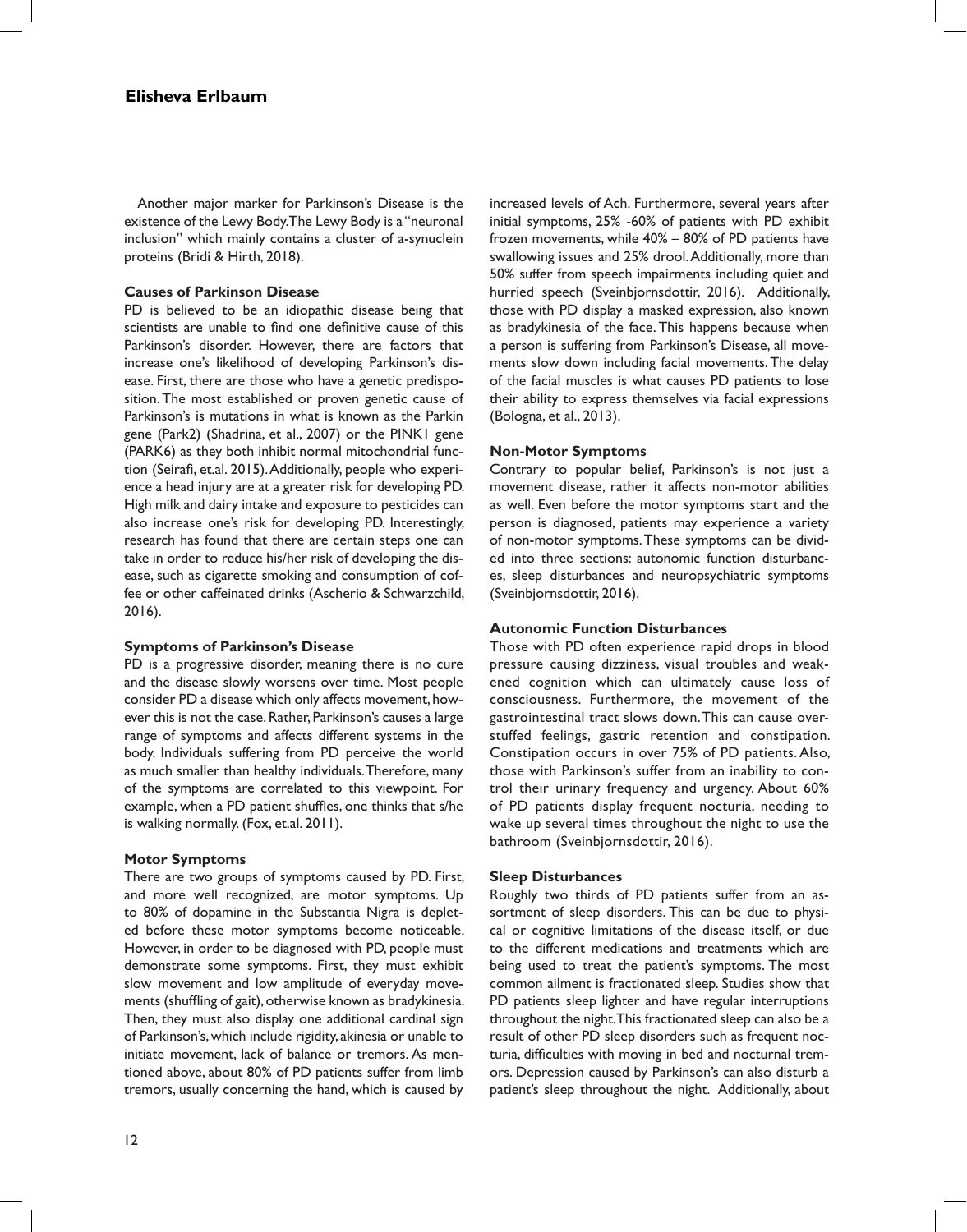50% of people diagnosed with Parkinson's undergo extreme daytime sleepiness. Some say that this is somewhat caused by the dopaminergic drugs. Even more, 27-32% of PD patients kick and smack while dreaming and others uncontrollably jerk while sleeping (Sveinbjornsdottir, 2016).

# **Neuropsychiatric Symptoms**

Many with PD suffer from various Neuropsychiatric Symptoms. The earliest indications consist of executive functioning issues, visuospatial disfunction, weakened speech fluency and memory loss. Additionally, in more than a third of PD patients experience hallucinations and illusions. Also, as the disease progresses some develop paranoia, particularly feeling suspicious towards their spouse. Moreover, dementia is also common in those with Parkinson's. Other common Neuropsychiatric symptoms include depression and anxiety. One third of PD patients have clinically diagnosed depression and 17% were confirmed to have a major depressive disorder (Sveinbjornsdottir, 2016). All symptoms, whether they are movement related or not, adversely affects the lives of PD patients.

# **Unified Parkinson's Disease Rating Scale**

For any disease, when testing a new treatment, or tweaking a current treatment, there must be a way to measure the success. Specifically for Parkinson's disease, there are different ways of measuring the severity of PD symptoms, thereby displaying the treatments progress. Most frequently used is the Unified Parkinson's Disease Rating Scale (UPDRS). This rating tool is used to determine the severity of the PD patient's symptoms. It is divided into four sections which evaluate the symptoms' severity on a 0-4 scale. First, UPDRS I measures non-motor daily behaviors such as sleep, mood and brain activity. Second, UPDRS II assesses the patient's motor abilities for daily living, such as speech, chewing, handwriting, walking and drooling. Third, UPDRS III is the section which includes motor evaluation such as rigidity, gait and tremors. Last, UPDRS IV calculates treatment complications such as pain (Kleiner-Fisman, et.al. 2010).

# **Brief Overview of PD treatments**

Although there is not a single cure for PD, there are different treatments which target specific symptoms of the disease. This includes both motor symptoms and non-motor symptoms. Furthermore, there are three types of treatments used to improve PD patient's way of life. There are medicinal treatments, surgical intervention and physical therapies.

## **Drug Therapy**

Many of the medicinal treatments for Parkinson's Disease patients target the dopaminergic pathway, working to increase the dopamine in the patient's brain. While some medicines work better than others, no drug cures symptoms completely. The most commonly used drug is levodopa which increases the dopamine in the brain. Primarily, levodopa targets the movement disorders of PD. Although levodopa is still considered the most effective treatment, about 40% of patients develop motor complications after 4-6 years of levodopa treatments. There are other drugs taken to combat the side effects of levodopa (Dong, et.al. 2016). Another commonly used drug is amantadine. Many clinical trials have proved that amantadine can lessen the dyskinesia side-effect of the levodopa drug. It was also found to reduce the severity of freezing gait. Thus, improving PD patients' abilities to perform daily activities. Additionally, there are less frequently used drugs such as anticholinergic drugs. These drugs help by restoring the balance between dopamine and acetylcholine. Anticholinergic drugs are mostly used at the onset of the disease, when the primary symptom is tremors. The use of this type of medication is very limited, as there are many side-effects which some believe outweigh the benefits (Dong, et.al. 2016). Side-effects include decreased cognitive function, especially in older PD patients, constipation, blurred vision and tachycardia (Lertxundi, et al., 2015).

# **Surgical Treatments**

There are many surgical interventions which were proven to be beneficial for PD patients. One such method is called Deep Brain Stimulation (DBS). This surgery places electrodes at certain places in the brain which control movements. They are either placed in the subthalamic nucleus (STN), the globus pallidus interna (GPi), or the ventralis intermedius (VIM) nucleus of the thalamus. DBS improves patients' movement abilities and may lessen tremor severity. Yet, unlike other pharmaceutical drugs, DBS has demonstrated little to no side-effects (Chou, Grube, & Patil, 2012, p. 15). Another surgical treatment is cell transplantation. This treatment has proven to be effective on motor symptoms of PD. This works as the transplanted stem cells can "infiltrate and integrate with diseased tissue, differentiate into dopaminergic neurons to replace damaged cells and reconstruct neuronal circuits to restore nerve function (Li, 2012)."

# **Physical Therapy**

A major issue with medication for PD patients is that the effectiveness of the medicinal drugs decreases over time.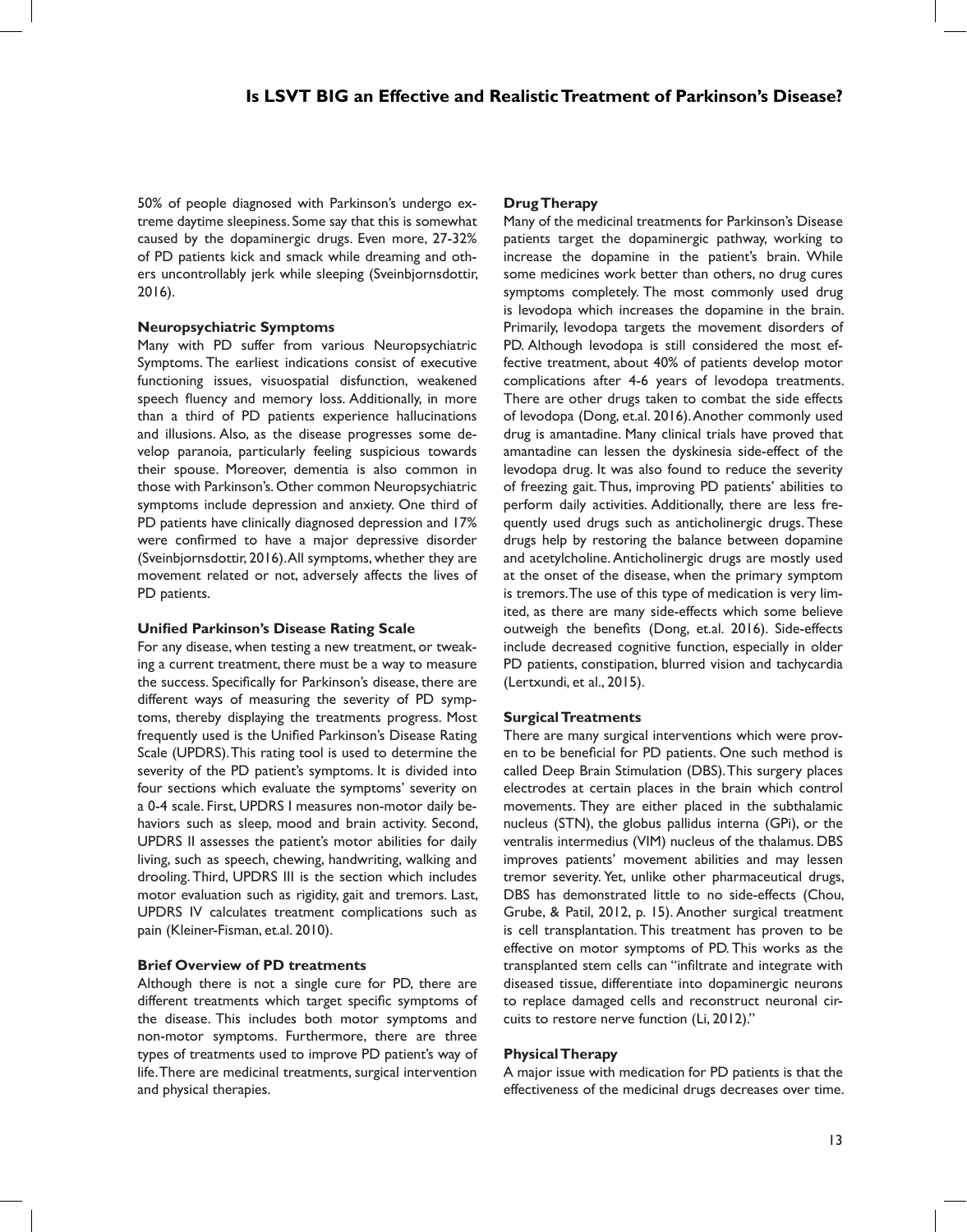As a result, the creation of different exercises and physical therapies have also proven to be an effective way of combating Parkinson's disease. First, basic exercises lessen the motor and even non-motor symptoms of those with PD. Exercise increases mitochondrial respiration and arouses neuroplasticity. Furthermore, recent clinical trials recommend aerobic exercises. They claim that these exercises improve gait, physical performance and balance. They also state that they impact fatigue, depression and improve cognitive ability. Additionally, a Chinese exercise called Tai Chi, through breathing exercises combined with slow movements, has improved the balance of PD patients (Dong, et.al. 2016). Finally, LSVT BIG, a relatively new approach to physical therapy in PD, has begun to show its effectiveness.

## **What is LSVT BIG?**

LSVT Big was created based on the success of a treatment called LSVT Loud. First introduced in 1995, LSVT Loud was proven to be an effective way of improving the strength and loudness of the voice of PD patients. LSVT Loud is a treatment which focuses on how one feels and sounds when talking loudly. Unlike many speech treatments which target many different speech systems, LSVT Loud primarily focuses on increasing movement in the respiratory and laryngeal systems. Currently, after conducting many studies and experiments, LSVT Loud was proven to be a successful treatment (Fox, et.al. 2011). After the success of LSVT-Loud, in 2005 LSVT-BIG was first introduced (McDonnell, et al., 2017).

LSVT-BIG was created to combat the hypokinesia or reduced amplitude movements which interfere with the everyday lives of people with PD. The goal of the treatment is to revise the way the patient perceives movement performance. LSVT BIG therapy includes four consecutive, one on one, 60-minute sessions per week in addition to one (on treatment day) or two (non-treatment days) 15 to 20-minute home sessions per day. When performing any action, patients are told to conduct large amplitude movements. The beginning of each out-session includes seven whole-body exercises such as reaching in more than one direction, weight shifting and stepping. Next, the patient works on five every-day movements, such as shifting positions, rolling over in bed and any others that the patient requests to improve. Third, the patient practices walking with larger amplitude, while standing straight. At the end of the session, the patient works on more complicated tasks which are directly related to his/her goals and abilities. Later in the treatment, this final segment would increase in difficulty by either adding an additional task or by enhancing the existing mission (Isaacson, et.al. 2018).

## **Experiments Conducted**

To prove the effectiveness of LSVT-BIG, there were numerous studies and experiments done on all different types of people at all stages of Parkinson's disease. One such experiment performed, compared the results of 41 patients involved in general exercise to 43 patients participating in the LSVT-BIG program. After sixteen weeks, they found the motor function of the LSVT-BIG patients to have improved significantly more than the other 41 patients. Additionally, it was found that those participating in the program increased their speed of moving. Another study found that LSVT-BIG helped decrease response time when prompted (McDonnell, et al., 2017).

Another study was done to see if LSVT-BIG also impacted the duration of a patient's 'off time,' meaning the time of day where one feels at his/her low. Eight patients participated in the study. Before starting treatment, each patient was required to report their 'on' and 'off' durations for three days. Then they were evaluated under the UPDRS III scale on motor ability. Then they began treatment. The changes were measured every four weeks by ministering different tests. The results proved that LSVT-BIG therapy does lessen the duration of 'off' time as it did significantly improves the UPDRS III scores (Ueno, et al., 2017).

In addition, a non-controlled study was performed which examined the effects that LSVT BIG had on eighteen PD patients. It was found that after just four weeks of therapy, the participants experienced a 12-14% increase in walking and walking rate (Fox, et.al. 2011).

A different blind study was done which took sixty people suffering from Parkinson's disease and randomly assigned them to one of three therapies, LSVT BIG, Nordic Walking in a group setting, or regular exercise with no therapist. After four months of treatment, the average improvement of the scores on the UPDRS III on patients receiving LSVT BIG therapy was 5.05, while the scores of those undergoing Nordic Walking or domestic training worsened. This amount of scaled motor increase clinically proves that LSVT BIG does improve the symptoms of PD patients (Fox, et.al. 2011).

Another case study included twelve idiopathic PD patients who underwent LSVT BIG therapy treatment. There were also two control groups: one with eight PD patients who did not undergo any physical therapy and the other included fourteen healthy individuals who experienced the same experiment as the case study. The PD LSVT BIG patients were given sixteen sessions, four sessions per week for four weeks. Each session was an individualized meeting with a licensed LSVT BIG therapist and lasted one hour each morning. Each appointment began with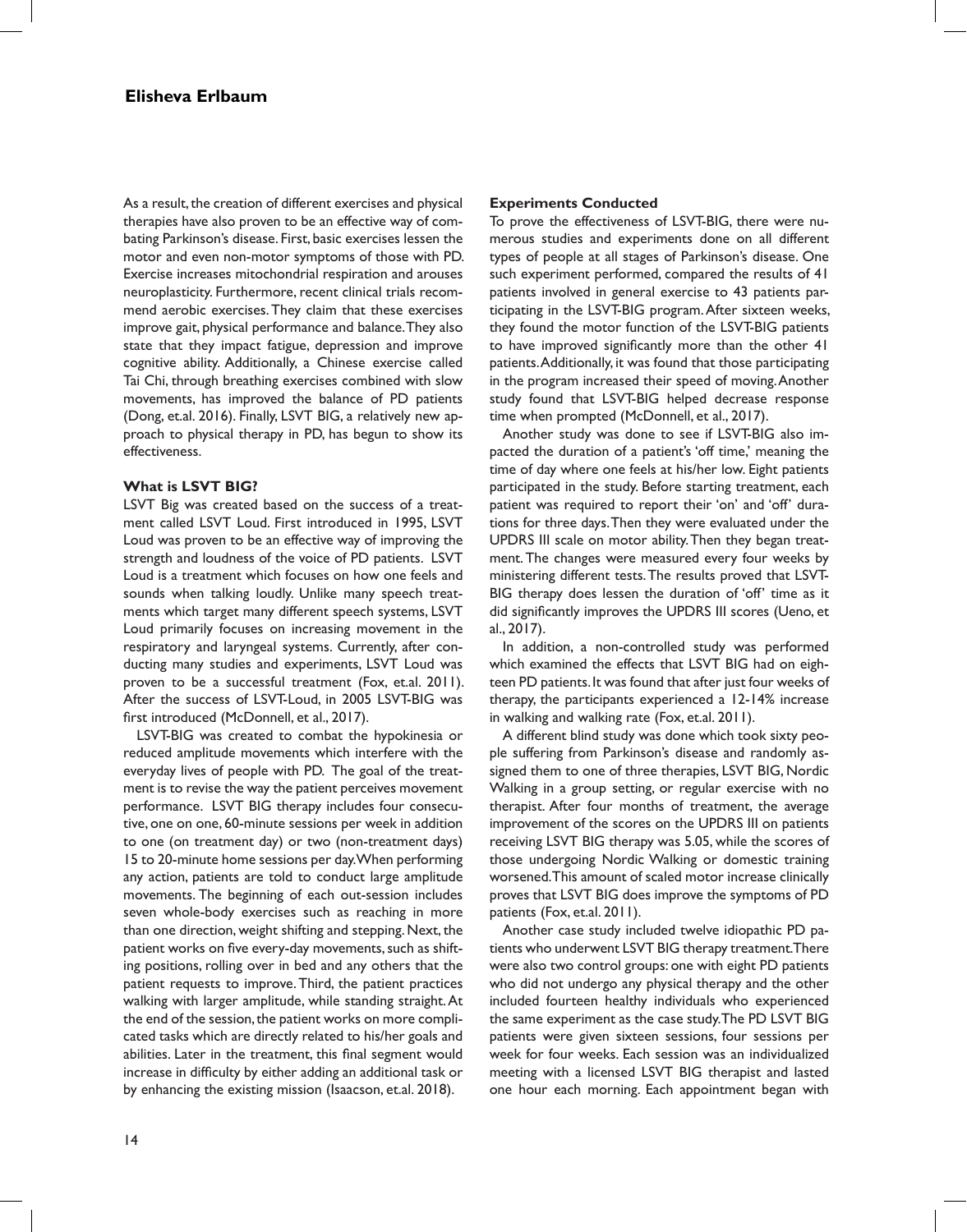using the patient's entire body including "BIG" amplitude exercises and "repetitive multidirectional movements." The second half of the meeting included daily activities according to what the patient wished to focus on such as buttoning shirts and putting on a coat. The results showed the gait speed and the step length of patients undergoing LSVT BIG increased. Furthermore, the LSVT BIG patients displayed better functional mobility as they were able to transition from sitting to standing faster and more often. The LSVT BIG patients' improvements were significantly greater than the PD control group (Flood, et al., 2020).

Each of the experiments described above prove the effectiveness of LSVT BIG therapy. There were countless of other case studies conducted whose results were similar to the outcomes stated previously. Thus, it is safe to conclude that LSVT BIG is an effective way of treating Parkinson's disease.

# **Conclusion**

Parkinson's Disease is a neurological disorder which affects tens of millions of people across the world. Primarily, the disease is associated with progressive loss of dopamine in the brain. People with PD are affected in many different areas of life including motor skills and cognitive abilities. Unfortunately, researchers have not found one perfect solution to completely cure Parkinson's Disease. Rather, there are only palliative solutions, treatments which either ease the symptoms or slow the progression of the disease however, doctors don't often give patients medication for two reasons. Often, many of the commonly used medicinal treatments can cause difficult side effects. Secondly, as time progresses, the impact the medicine has on the body weakens as the patient becomes accustomed to the drug. Therefore, doctors and therapists are beginning to use more non-invasive treatments such as exercise and Physical Therapy. Recently, there has been a new treatment, LSVT BIG, which targets the amplitude of the PD patients. This treatment has continuously proved itself effective and worthwhile. Every Parkinson's patient should have the opportunity to undergo LSVT BIG treatment.

# **References**

(n.d.). Retrieved from National Parkinson's Foundation: https://www.parkinson.org/Understanding-Parkinsons/ **Statistics** 

Armstrong, M. J., & Okun, M. S. (2020, February 11). DIagnosis and Treatement of Parkinson Disease A Review. Retrieved from jamanetwork.com: https://jamanetwork. com/journals/jama/article-abstract/2760741

Ascherio, A., & Schwarzchild, M. A. (2016, November 1). The epidemiology of Parkinson's disease: risk factors and prevention. The Lancet Neurology, 1257- 1272. Retrieved from proquest.com: https://search. proquest.com/docview/1828223258/fulltextPDF/ D2E92B803FA847CEPQ/1?accountid=14375

Bologna, M., Fabbrini, G., Marsili, L., Defazio, G., Thompson, P. D., & Berardelli, A. (2013). Facial radykinesia. Journal of Neurology, Neurosurgery and Psychiatry.

Bridi, J. C., & Hirth, F. (2018, February 19). Mechanisms of α-Synuclein Induced Synaptopathy in Parkinson's Disease. Frontiers in Neuroscience. Retrieved from ProQuest: https://search.proquest.com/docview/2306204621/ abstract/6E0DDFD4A7744F73PQ/1?accountid=14375

Chou, K. L., Grube, S. R., & Patil, P. G. (2012). Deep Brain Stimulation A New Life for People with Parkinson's, Dystonia, and Essential Tremor. New York: Demos Health. Retrieved from http://web.b.ebscohost.com/ehost/detail/detail?vid= 0&sid=a793b142-27d0-4489-a80d-5dbdc77a720c%40pdc-v-sessmgr02&bdata=JkF1dGhUeXBlPWlwLHNzbyZzaXRlPWVob3N0LWxpdmU%3d#AN=416362&db=nlebk

Dong, J., Cui, Y., Li, S., & Le, W. (2016, May 14). Current Pharmaceutical Treatments and Alternative Therapies of. Current Neuropharmacology, 339-355. Retrieved from ncbi.nlm.nih.gov: https://www.ncbi.nlm.nih.gov/pmc/ articles/PMC4876590/?tool=pmcentrez&report=abstract

Flood, M. W., O'Callaghan, B. P., Diamond, P., Liegey, J., Hughes, G., & Lowery, M. M. (2020). Quantitative clinical assessment of motor. Journal of NeuroEngineering and Rehabilitation, 1-19. Retrieved from search.proquest. com: https://search.proquest.com/docview/2424757896/ abstract/BE45386B928C4351PQ/1?accountid=14375

Fox, C., Ebersbach, G., Ramig, L., & Sapir, S. (2011, November 6). LSVT LOUD and LSVT BIG: Behavioral Treatment Programs for. Parkinson's Disease. Retrieved December 26, 2020, from https://www.ncbi.nlm.nih.gov/ pmc/articles/PMC3316992/pdf/PD2012-391946.pdf

Isaacson, S., O'Brien, A., Lazaro, J. D., Ray, A., & Fluet, G. (2018, April 30). The JFK BIG study; the impact of LSVT BIG on dual task walking and mobility in persons with Parkinson's disease. Journal of Physical Therapy Science , 636-641. Retrieved November 26, 2020

Kleiner-Fisman, G., Stern, M. B., & Fisman, D. N. (2010, August 30). Health-Related Quality of Life in Parkinson disease: Correlation between Health Utilities Index III and Unified Parkinson's Disease Rating Scale (UPDRS) in U.S. male veterans. Health and Quality of Life Outcomes.